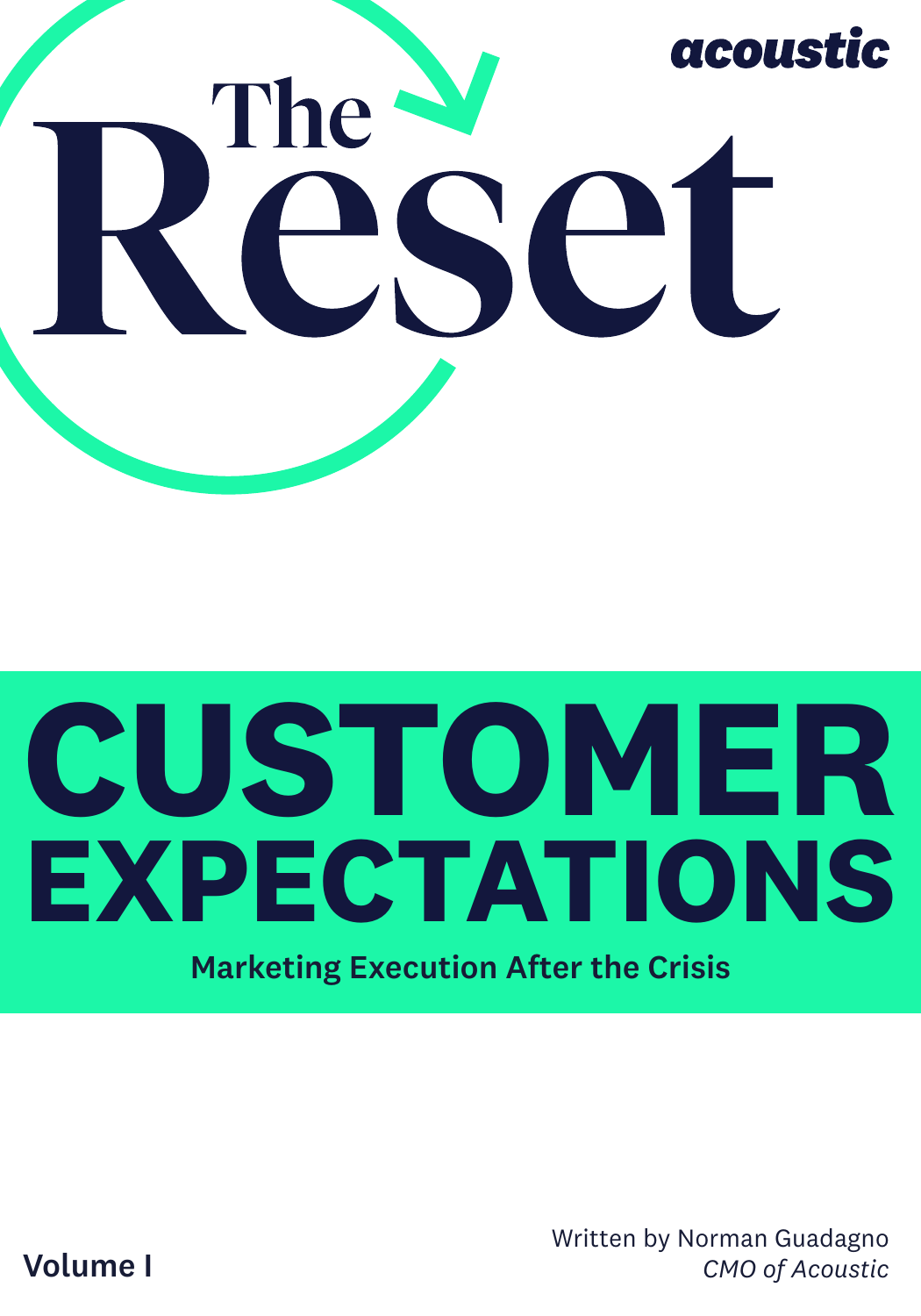### THE RESET: CUSTOMER EXPECTATIONS Volume I

by Norman Guadagno

*Pandemic. Lock down. Work at home. Rollercoaster economy. Social upheaval. Contact-free shopping. Social Distance. Masks.*

> © 2020 Acoustic. All rights reserved. [www.acoustic.com](http://www.acoustic.com)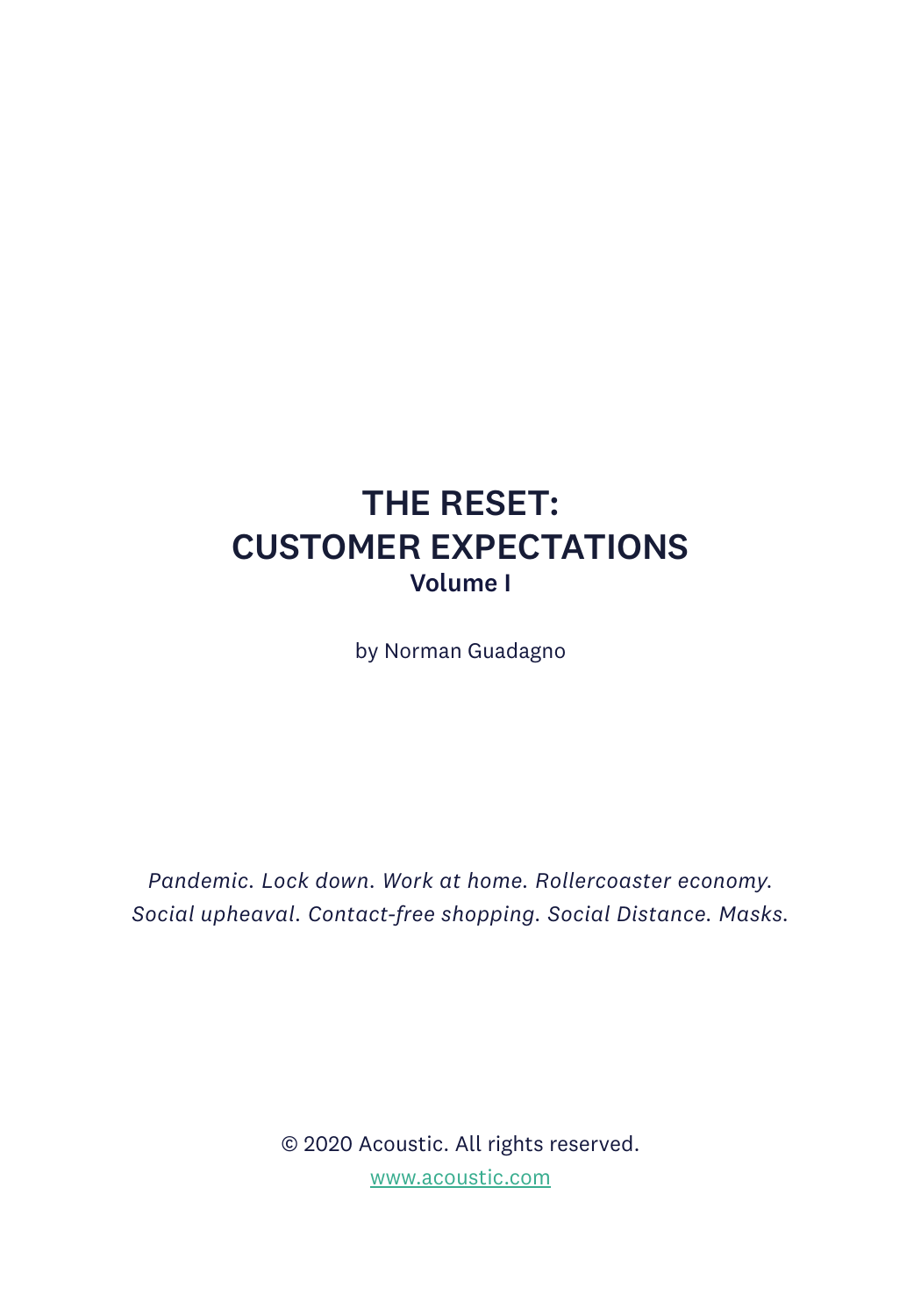Take a moment and think back to the beginning of 2020. Back to when "Coronavirus" was a phrase just below the surface of most of our consciousness, and "pandemic" was something that happened in movies and TV. If you were a frequent business traveler like me, think back to the trips you took in the early part of the year (my last trip was Boston to London and return at the beginning of March).

The front page of *The New York Times* on Monday March 2, 2020 reserved its boldest type for an article on the Democratic primary in the upper right, and this article was a third of the page down, "Death at Nursing Home as Virus Spreads in the U.S." Already, the country was beginning to "…scramble to assess emerging risks" of the disease. The dateline on that article was "Kirkland, Wash.," an affluent suburb of Seattle just five miles from where my teenage daughter and her mom live. Within weeks, my daughter would attend her last day of school in a classroom for her junior year. Next week, she begins her senior year the same way, at home, on her computer, along with millions of other students and workers across the U.S. and the world.

Perhaps when this all began, you started to think about how you would respond as a marketer; what you might have to do differently as an advertiser; how you were going to rearrange your business priorities in the weeks ahead. Weeks, maybe months, of some degree of uncertainty seemed assured. Certainly, this virus was something, like our somewhat dim memories of H1N1 or Ebola, that would be handled and then we would be back to business as usual. Now, as September dawns, we realize that this was not *business as usual* at all. This crisis is truly something different, something far more fundamental. This is a distinct change, an inflection point, a shift from one time to another.

This is **The Reset.**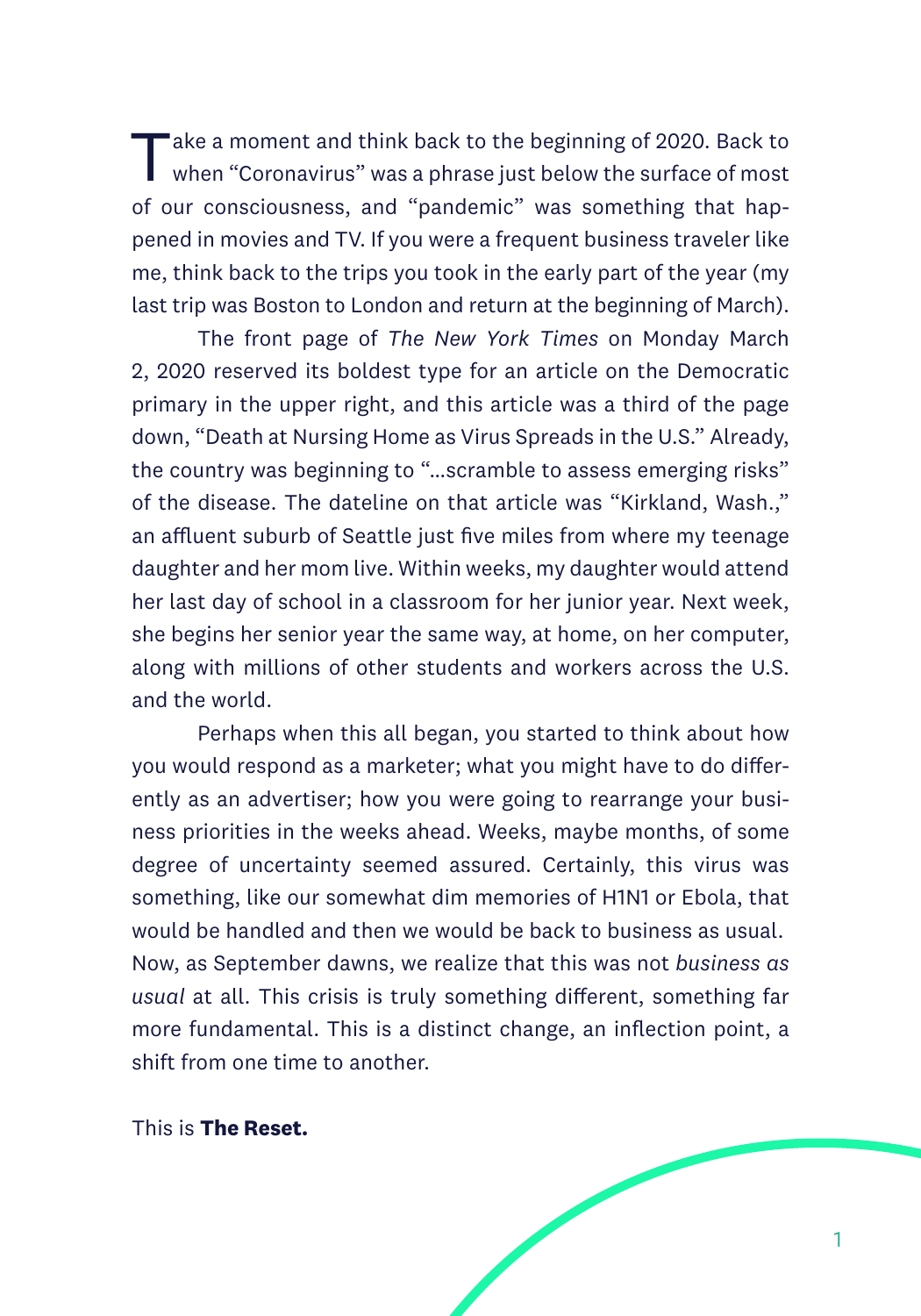What has emerged from the ongoing crises – pandemic, economic uncertainty, global political tensions, impending U.S. elections, social transformation – is something unprecedented in our lifetime. Something that fundamentally rewrites many of the rules and beliefs that have carried us to this point. The Reset impacts every sector of society, every individual, every business and institution, and every nation. Some will emerge with newfound strengths and capabilities; some will not emerge at all.

For marketers, The Reset manifests itself in several important ways: Trust, Values, and Action. Understanding each is a requirement as we build our plans. Even now, as the crisis continues and the end is not yet in sight, marketers must begin to move from an endless reactive stance to a definitive proactive one.

Here are the key elements of The Reset, each of which will be discussed in detail throughout this series. They are tightly coupled with each other, and with a broader understanding of the macro-conditions around us. The successful marketer in the future will keep a close eye on rapid change as well as the newly establishing social norms.

First, the Trust Reset represents the lens through which marketers must think about every engagement they create, from digital to physical. Consumers around the globe have been at the center of an unprecedented and unexpected shift in how they live, work, and play. At the core of all these changes has been the relentless erosion of trust. Trust in brands, governments, public institutions, and even other people. Trust that has been built up over decades was eroded in weeks and months. People fear an invisible virus, an unexpected social uprising, the media, and even their Uber driver. Wearing a mask – hiding the smiles and frown essential to so much non-verbal communication – has become the new social norm.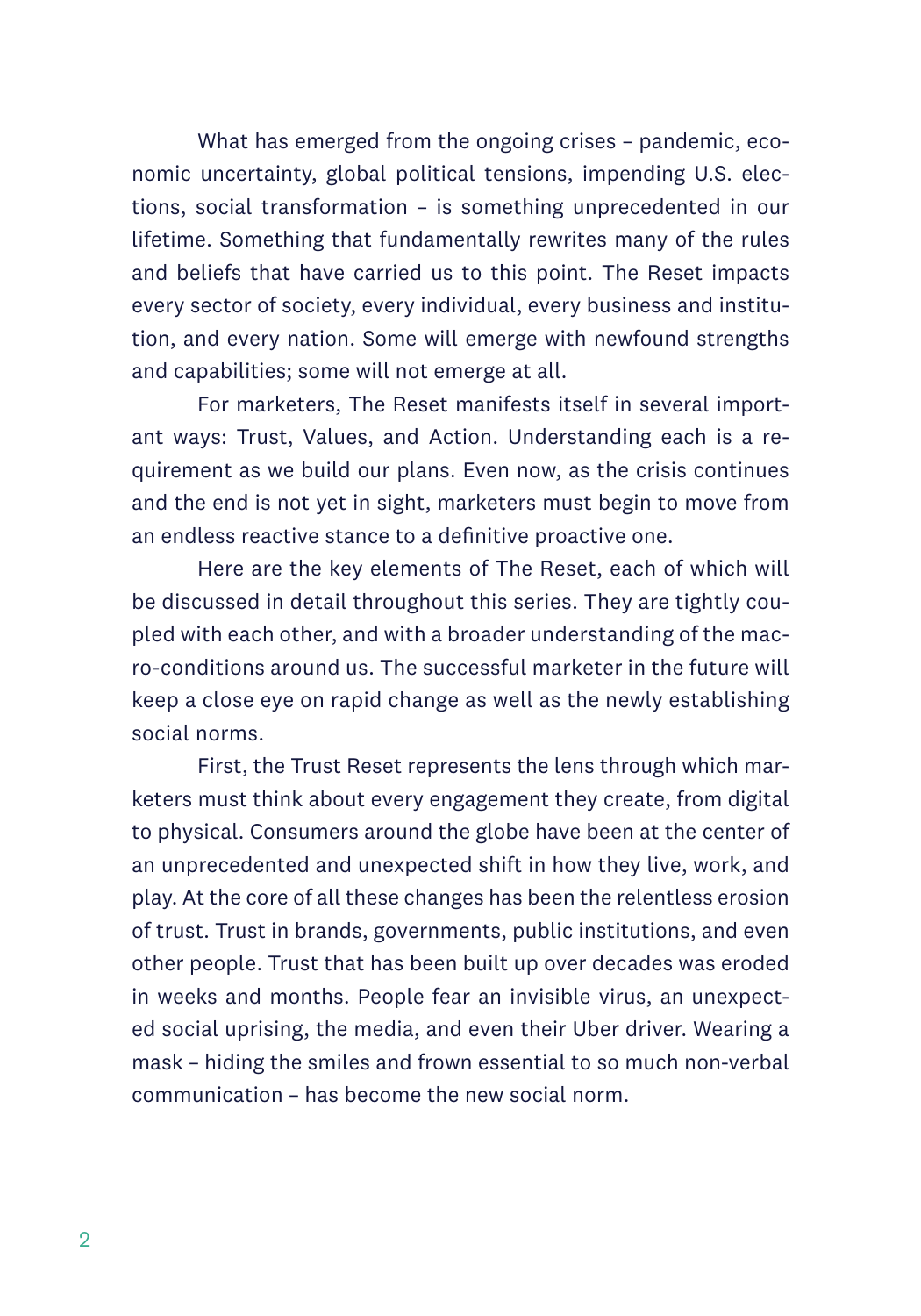The Values Reset is the other side of trust. As consumers and businesses have their trust eroded, they also are having their values rewritten. Months of isolation have created an opportunity for individuals and families to evaluate and potentially change the things they have long valued. From questioning the need for certain types of clothing (who really wants to wear a jacket and tie on a video call?) to realizing that they can bake their own bread, simple values are shifting. More importantly, the values of commuting every day to a job or accepting that the mall should even exist begin to drive a sweeping set of changes that marketers must understand and accommodate.

Finally, the Action Reset is the structure under which we begin to write our playbook for the future. Action here means the mechanisms, tools, and protocols of engagement among people, businesses, and social institutions. This covers everything from the importance of video communication to voting by mail, the blending of work and personal time to erase the boundaries of 8:00-5:00, and the rise of "contactless" as a broad descriptor of new transactional protocols. The Action Reset is ultimately where marketing must lead in creating and embracing new channels, new tempos, and new ideals.

The Reset presents significant challenges and opportunities for marketers to review and rewrite their playbook. Winning in the world after ongoing crises and seismic shifts in consumer expectations requires careful planning, deep understanding of customers, and revolutionary thinking in the use of digital marketing tools. Marketers must step up now and build new best practices quickly if they want their brand to survive and thrive in the new world.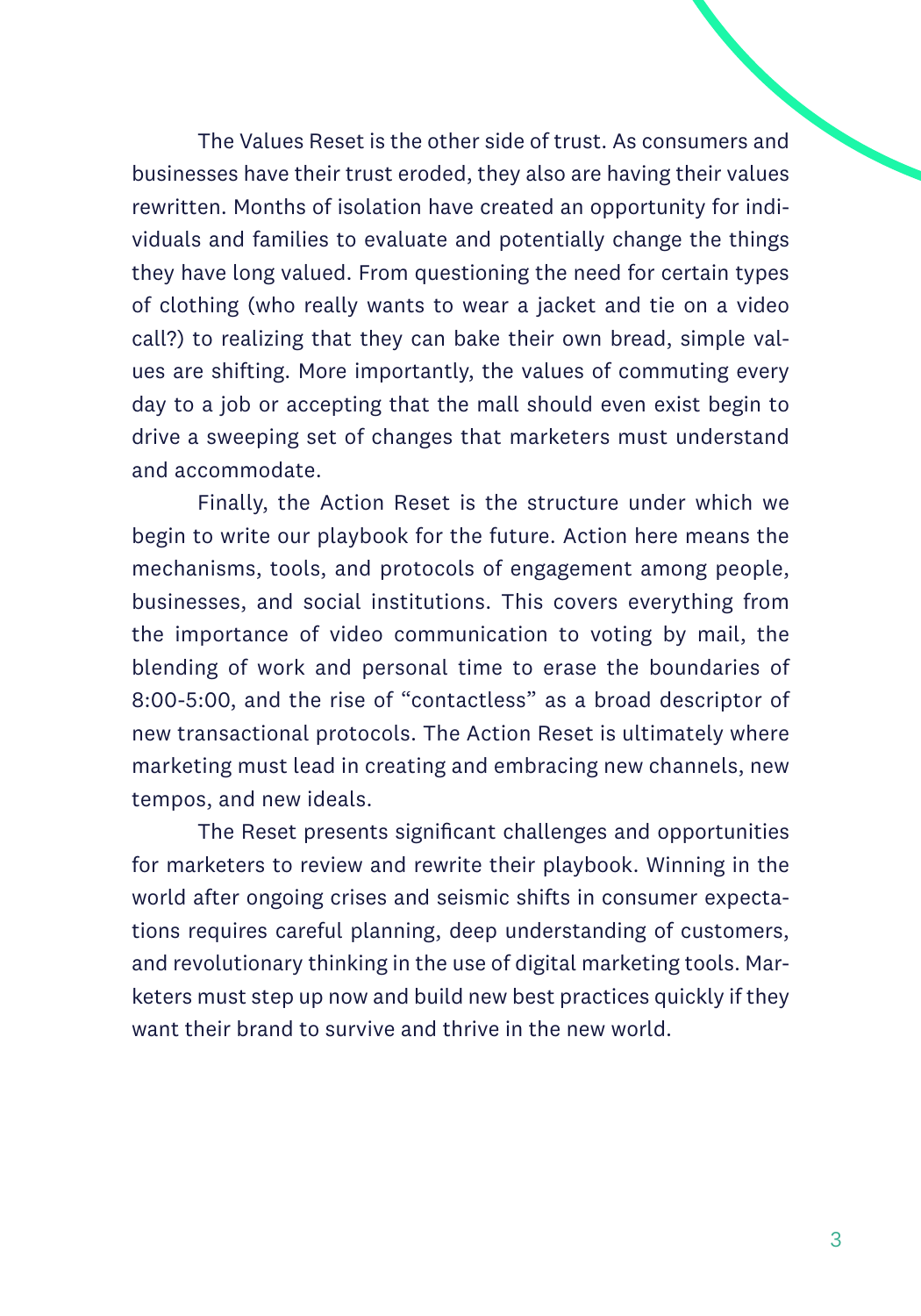## How We Got Here

*In the eye of a hurricane There is quiet For just a moment A yellow sky*

#### **~From "Hurricane" by Lin-Manuel Miranda**

 $\blacksquare$  o one ever wants to be in the middle of a crisis, but many of us spend a considerable amount of our professional career preparing for and often dealing with one crisis after another. Marketers and communication professionals tend to be highly sensitive to the onset of a crisis and know the playbook for responding quickly. In fact, for most of us, the very concept of "crisis" carries the implication that it will be short-lived, high intensity, and with a clear beginning, middle, and end. Crises are something that gets resolved, and the business moves on.

Welcome to 2020 and the crisis that seems to never end. To understand how to move forward, overcome this crisis situation, and make smart decisions in the short- and medium- term future, it is first important to find some stable ground from which to observe the situation, gather relevant data, and chart a course. Essentially you must create your own "eye of the storm" and use that as your reference for what happens next. As situations change, refresh the vantage point, but keep in mind your bigger goals and objectives along the way.

For our discussion, we will first identify the input factors in the current situation and the role they play in the changed landscape and road ahead. To build a plan that allows us to thrive in The Reset, we must understand exactly what pushed the big reset button.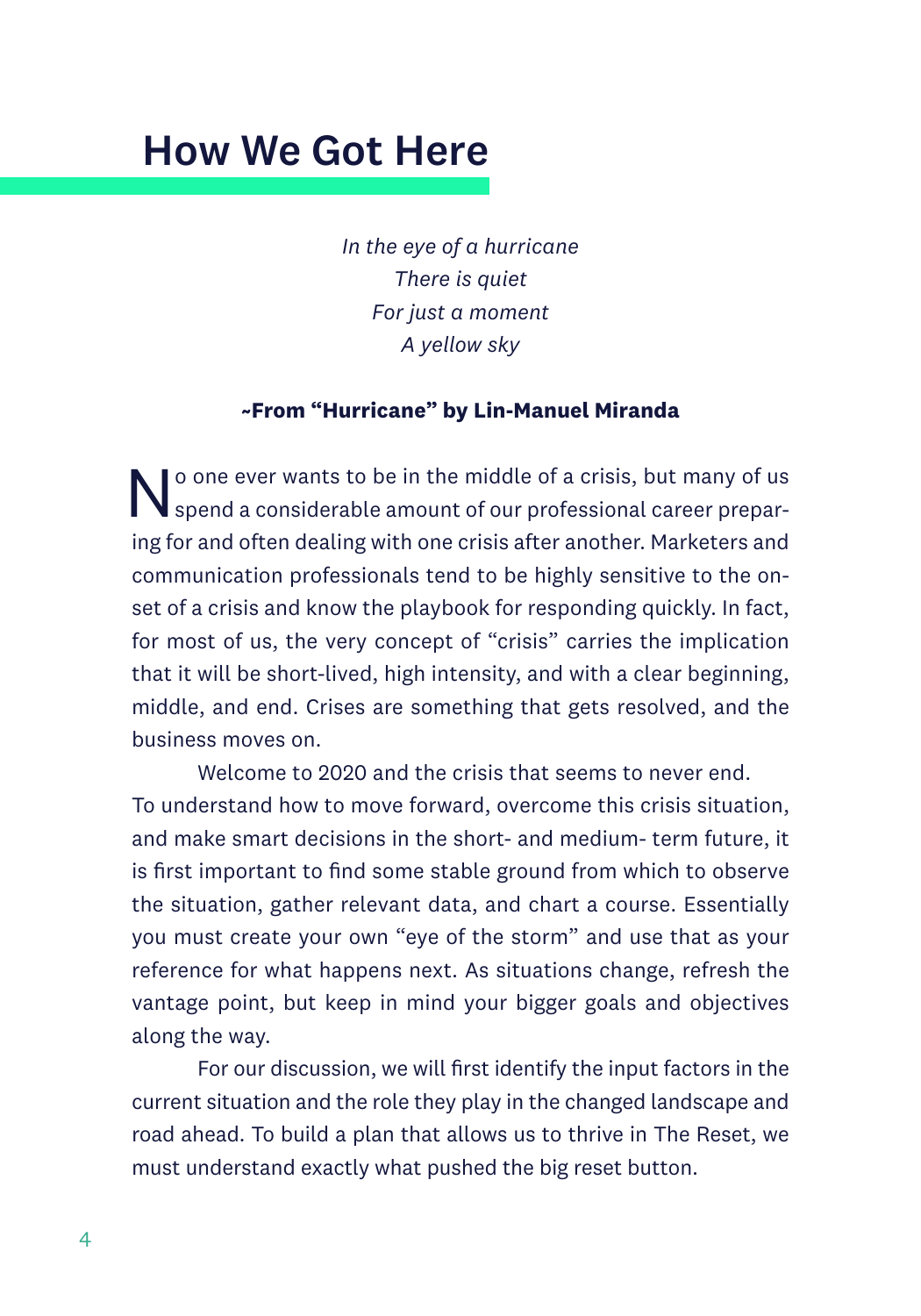#### **Factor 1: The Coronavirus Pandemic**

If there is a spark that ignited the current crisis state, it is certainly the global pandemic that appeared to have started in late 2019 and as of this moment has infected over 23.8 million people worldwide (5.7mm+ in U.S.) and resulted in over 800k confirmed deaths (178k+ in U.S.). This horrific virus has touched all of us in some way, and the hope of a vaccine remains on the horizon.

To create a useful reference point for our analysis, it is important to separate the devasting cost of the pandemic in human lives and suffering from the psychological, emotional, and social impacts it has had and will continue to have in the future. As we will discuss later, these many months of lockdown, quarantine, and wave after wave of changing information has profoundly, and perhaps permanently, altered the perceptions and behavior of humans around the globe.

Almost everyone has read a pandemic thriller, seen a movie or TV show about a pandemic crisis and the resulting world, or maybe read a novel or history about the Black Death or 1918 flu pandemic. These reference points may give us context for the current situation, provide valuable lessons for how to behave or what to expect, and remind us that our current reality is not completely unprecedented. But it is important to not judge this moment in time solely on these historical and fictional analogs. Our crisis – like all crises – is unique and must be considered holistically.

#### **Factor 2: Economic Uncertainty**

The pandemic is the first input factor, and it is nowhere near its conclusion. If it is the rain and wind of our global hurricane, then the flooding that naturally follows is our second factor, economic uncertainty.

Much of the population in the U.S. are suddenly working from home, working under drastically changed conditions outside the home, or unexpectedly unemployed. Major sectors of the economy,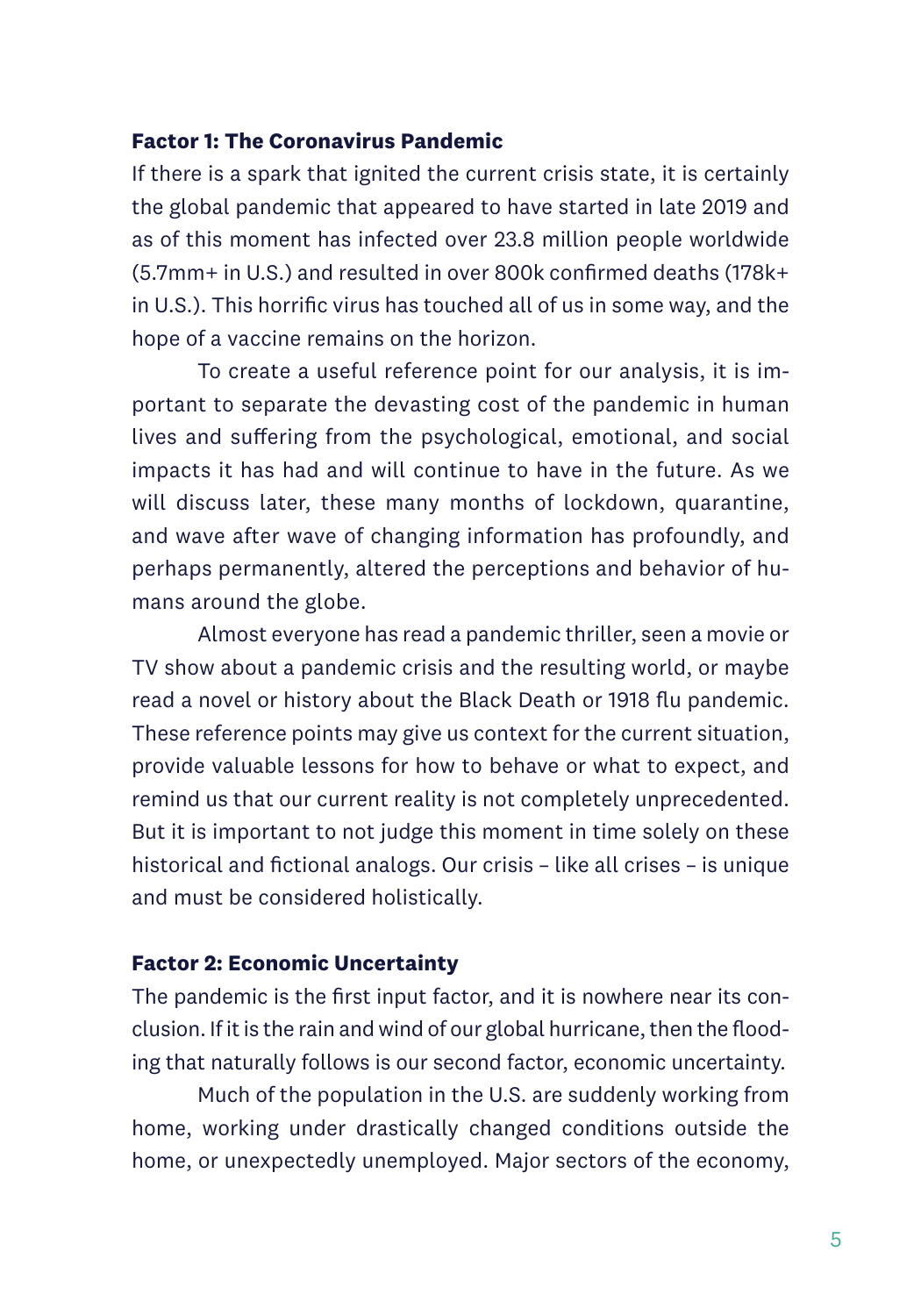such as retail, restaurants, hotels, entertainment venues, and transportation are either closed or operating with reduced capacity.

All these conditions create deep uncertainty on the part of individuals and businesses about the future. Consumers are looking at their spending and savings with new perspective, perhaps concerned about the next paycheck or considering moving from city to suburb, and businesses are warily watching for signals that will guide their own investments in the quarters ahead. The stock market continues to rise, either detached from the reality of 2020 or somehow already investing in 2025. Meanwhile, the U.S. waits for the 2020 presidential election to see if it will hold clues to the future direction of the economy.

Marketers have always had to respond to economic ups and downs and have well-worn playbooks of tactics that work in a recession and those that work in an expansion. This moment, however, seems to hold more questions than answers. The playbooks of the past may know how to deal with one overall macroeconomic situation, but they likely come up short when the economy is only part of the bigger picture.

In the context of The Reset, we must look at the way in which individuals and businesses will spend as much as we look at how much they will spend. The shift to home offices and digital connections impacts public and private transportation, commercial real estate, logistics and delivery services, along with education and health care. Sorting through the way in which marketers must approach their customers in the future just became a lot more complex.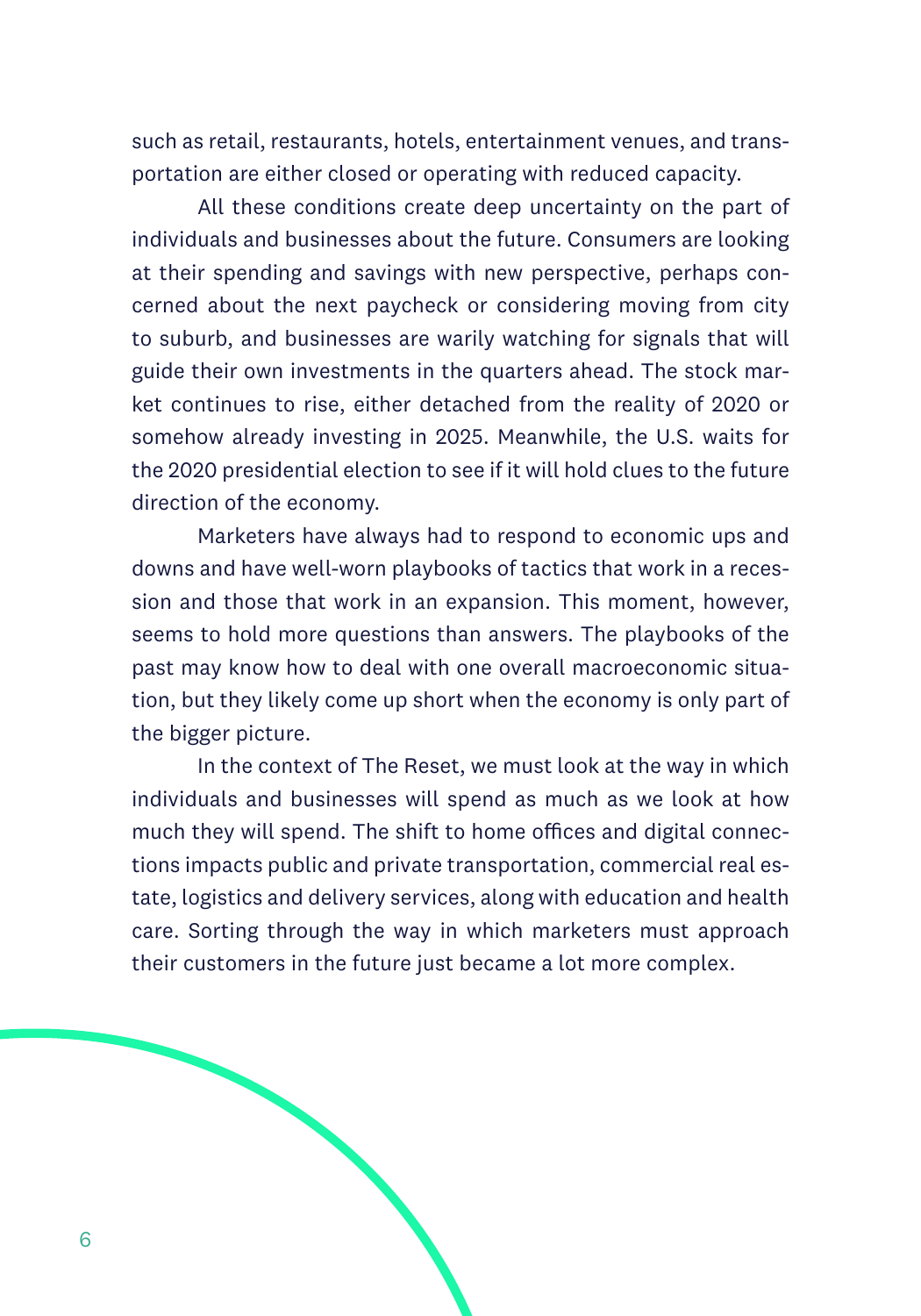#### **Factor 3: Social Transformation**

The flood of economic uncertainty is closely accompanied by the shifting soil of our social fabric. From the simple act of wearing a mask to the complex logistics of companies completely changing their work at home policies, the social transformations taking place right now will have far-reaching implications. The accepted standards of social justice and social conduct are changing in real-time in tweets, posts, and cable news. Society seems to be remaking itself daily.

Consider the simple elevator in a typical 30-story downtown office building. If the capacity of that elevator is capped at 4 people, instead of the historical "as many as will fit," then how much longer will it take to get all the workers to their designated floors in the morning, and down to the lobby in the evening? If it adds an extra hour or more to the process, what will be the impact on rush hours for public transportation and highways? How will changing schedules for workers manifest in daycare facilities? Small changes ripple forward, creating new opportunities and challenges.

Transformation means that the psychology of the consumer will be different in the future; their hopes and expectations of other people, businesses and social institutions be rewritten. Marketers, always sensitive to the real and perceived underlying needs and motivations of their customers, must pay careful attention to every message they put out and the often real-time responses they get back.

Three input factors: Pandemic, Economic Uncertainty, Social Change that are the drivers for The Reset. Three massive forces swirling across the business landscape and driving the need for a new way of operating. But marketers must direct their attention and activity to people, and it is how these input factors are redefining people that is our next focus.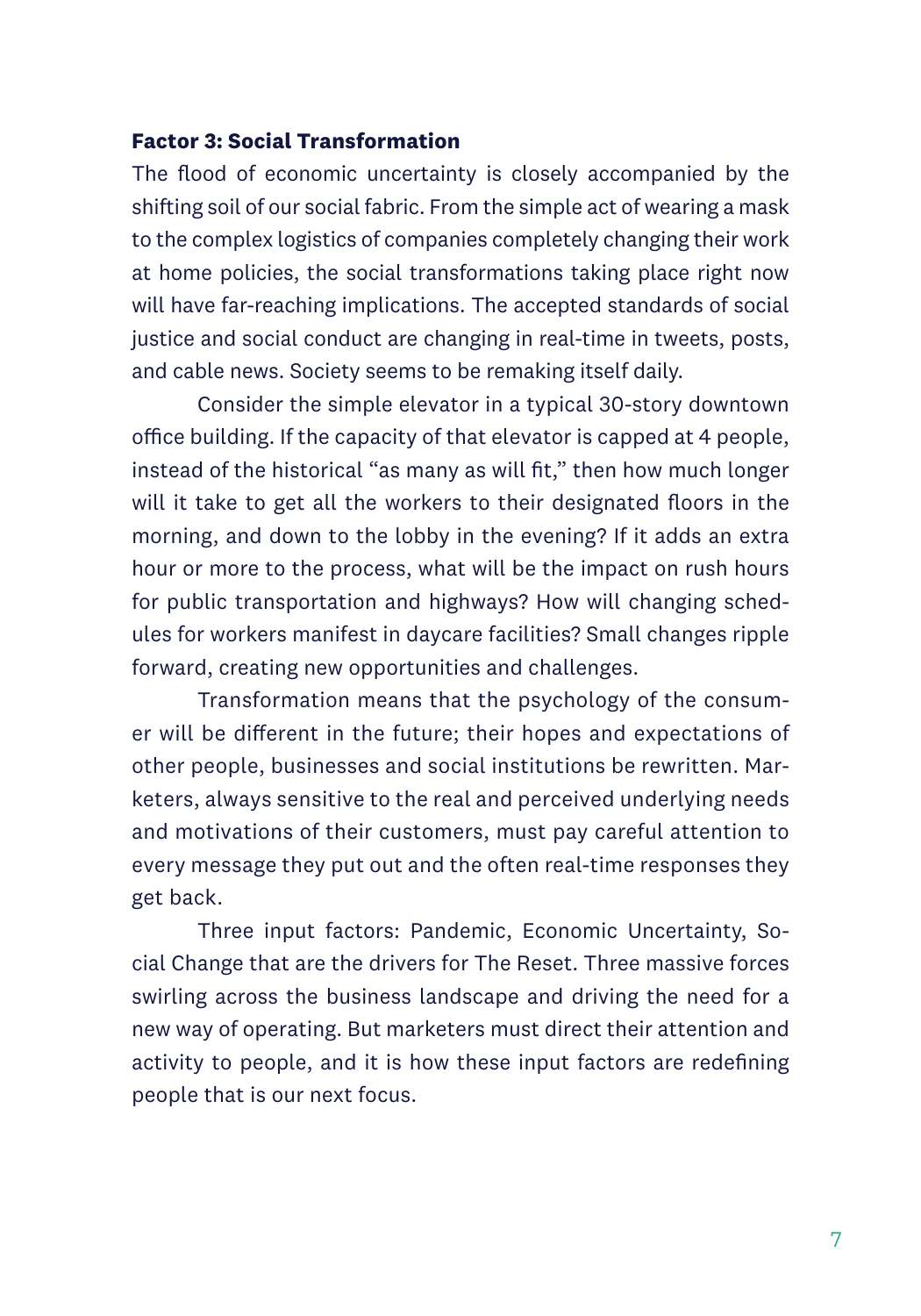# Customer Expectations Redefined

#### *"I hope this email finds you staying safe and healthy."* **~ nearly every email received in in 2020**

The rise of "contactless" experiences over the past 9 months is one of the most telling signs of the changing expectations of consumers and the ways in which businesses will try and meet those expectations. It takes a very literal interpretation of a complex phenomenon – the desire to slow the spread of a virus – and attempts to address it head-on. From behind a glass door, sheathed in mask and gloves, a conscientious worker carrying your food/drink/clothing/car/pet in a sealed carrier will emerge and bring it right to your waiting vehicle. The customer drives away happy.

But what went on behind the glass door before your items were ever sealed up? Does that matter? When we dig deeper and try to really understand the impact of the current situation on customers, the answer quickly becomes far more complex, and far more interesting.

The "contactless" label is really a way to address the set of psychological and emotional issues at stake for most humans in late 2020. For consumers, *trust* along almost every dimension has been eroded.

**Trust in other people** - do they have the virus? Do they even know if they have been exposed?

**Trust in science and governments** – are they telling the truth? Are they providing all the necessary information?

**Trust in businesses** – have they taken all the necessary precautions to provide a safe environment? Are they charging a fair price?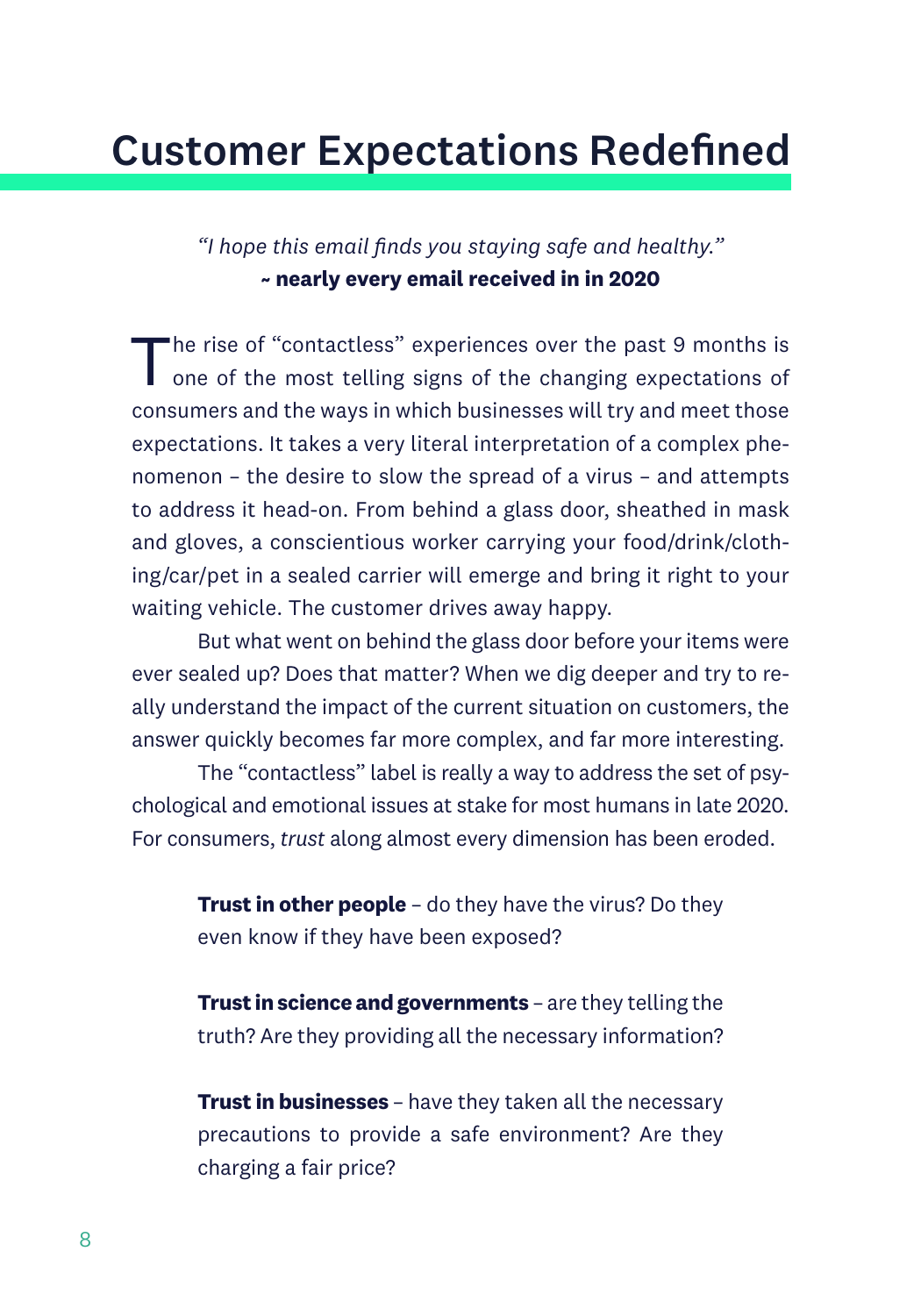With this erosion of trust, people begin to question things that they would never have given a second thought to in the past. This extends beyond the obvious and potentially colors every interaction that someone has, especially interactions with companies trying to create a connection or make a sale.

Another element of the underlying forces behind the "contactless" label is a growing aversion to interactions that might involve *touch*, both literal and figurative. This is simpler than trust, which has many emotional and psychological elements to it, and really centers on the desire to avoid unnecessary touches in the physical world.

**Physical touch** – avoiding situations which require close contact with strangers, especially if it involves touch. Favoring virtual meetings even when physical alternatives are viable. Limiting the number of people allowed into a newly expanded and enforced "touch zone."

**Words and images** – people will look for words and images that reflect their new contactless reality, showing people solo or socially distanced. Language that reinforces the idea of no-touch will be preferred. (Some marketers are already finding clever ways to do this, as KFC recently did with the blurring out of their classic "Finger Lickin' Good" phrase in ads.)

Contactless does not mean no contact at all. People still desire human connection, but months in quarantine have created new rules for those connections. Small, selected groups of friends and family (the "quaranteam" as it has been called) will be allowed access and contact. Will these individuals be allowed to safely enter the touch zone? Is this an opportunity for a new type of influencer, one who can demonstrate their safety and establish a trusted relationship quickly?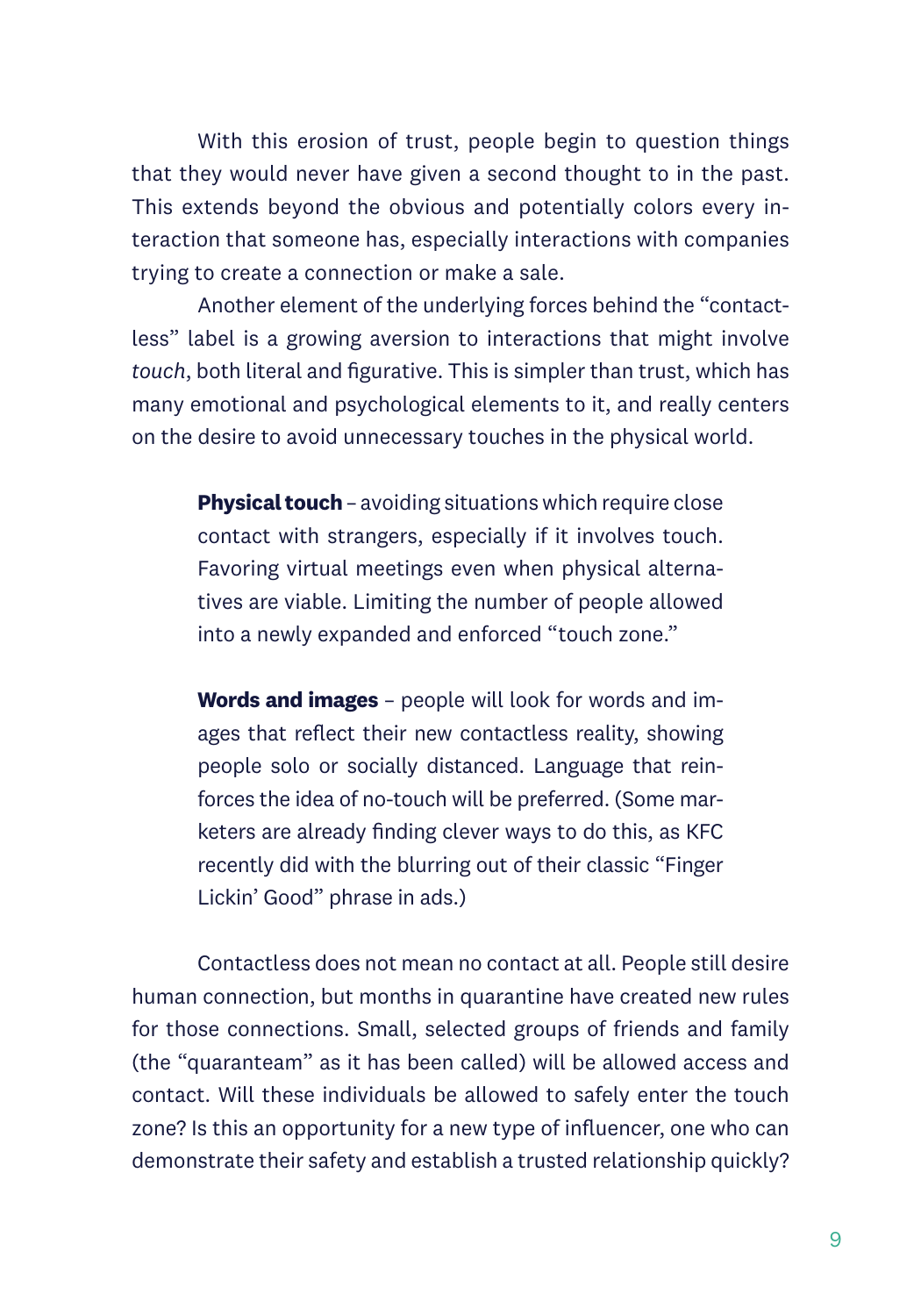For many brands, the very concept of "relationship" has been at the heart of their marketing efforts for several years. Building strong customer experiences is supposed to help create a strong relationship between brand and customer. But that has always been more of a desire on the part of a brand than reality for the consumer. Some research has already shown *[\(McKinsey, 2020\)](https://www.mckinsey.com/business-functions/marketing-and-sales/our-insights/the-great-consumer-shift-ten-charts-that-show-how-us-shopping-behavior-is-changing/)* that consumers have been losing brand loyalty during the pandemic. What does this mean for the future, when brands are called to task for their hygiene, social equity profile, political stance, and many other characteristics?

Finally, in thinking about customer expectations, it is important to consider the impact that months of enforced lockdown behavior has had on how people consume and evaluate all media. Given the choice of any channel across multiple devices, people are gravitating towards content that provides comfort in the face of chaos. The news cycle, already churning at a fast pace, has been accelerated even more. Brand activity, whether for good or bad, is immediately seen and judged by target audiences.

The past few weeks brought the Democratic and Republican national conventions to the screens in the U.S. One of them was a mixture of live and recorded speeches and segments that fully embraced the new world of social distancing. A major party candidate accepting their nomination in a nearly empty auditorium was an unprecedented sight. The other party tried to straddle the line between the old and the new, having an audience – sometimes socially distant, sometimes not – to provide the live feedback for speeches. It is impossible to say right now which model was more successful, but fascinating to watch how political advertising – since that is all the convention broadcasts really are – tries to embrace the hopes and desires of their audience. These experiments, and the lessons learned, will influence marketing and advertising for years to come.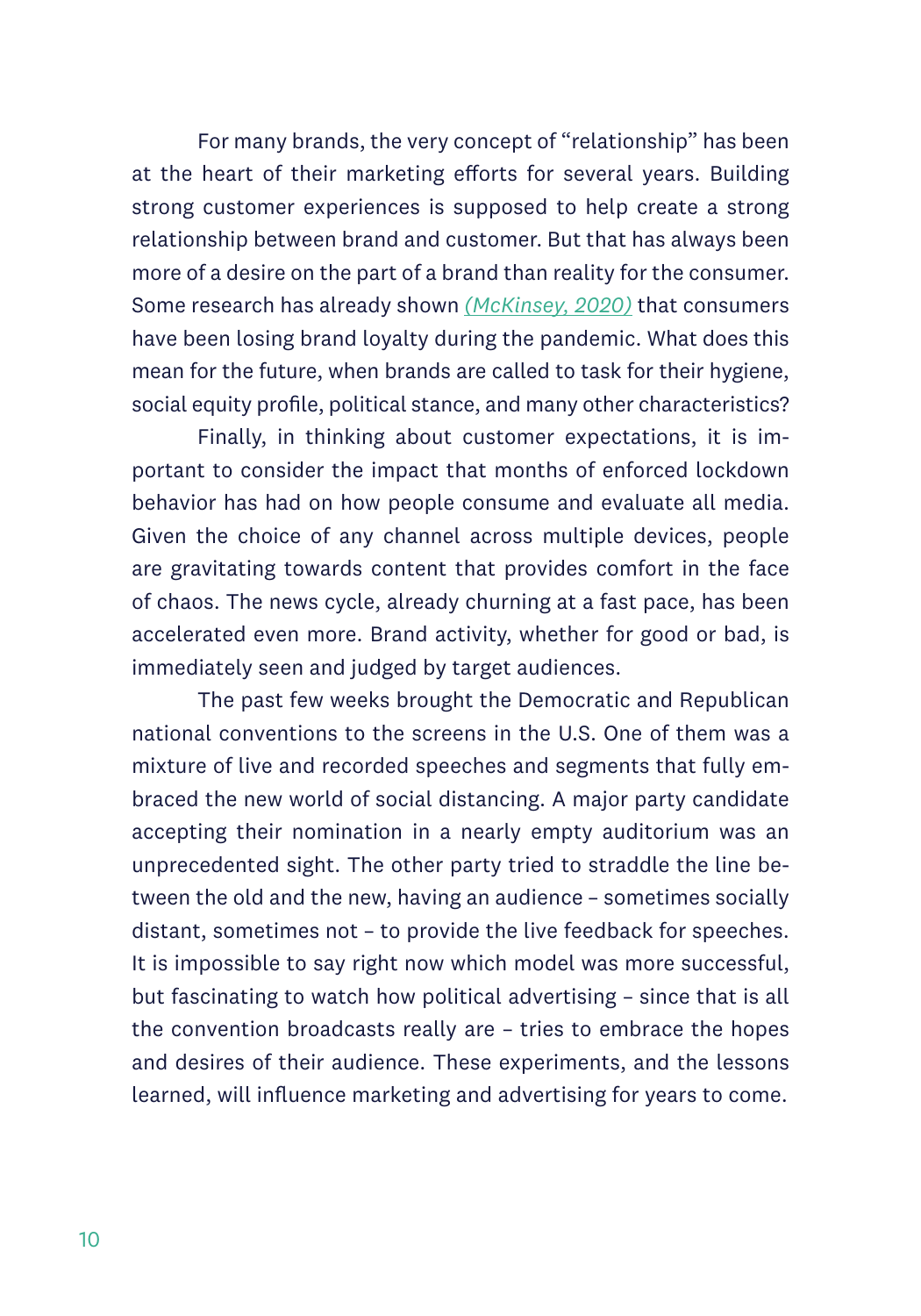# What Comes Next?

For the marketer, almost everything comes down to results. Those results may be measured in sales, market share, brand loyalty, and many other metrics. Even when sitting in their home office, on another endless video call with colleagues, marketers must be focused on the outcomes they are tasked with driving for the business.

To achieve those results in the context of The Reset, marketers must reframe their playbook to consider the new expectations of customers, the new ways that people experience pleasure and pain, and the overall changed social milieu. Frustrations of the past may no longer be tolerated by consumers – if they can't get what they want delivered from you, your competitor is really just a click away – and newfound pleasures ("let's bake some bread!") are rewiring consumer tolerance levels ("sold out of flour again?").

Marketers who have built and relied upon detailed psychographic personas need to review and rewrite them now and on a regular basis going forward. The Reset is not over, it is happening in real time right now. In the next chapters, we will dig deeper into the ways in which this manifests itself in customer behavior and then how to build a new marketing playbook for ongoing success.

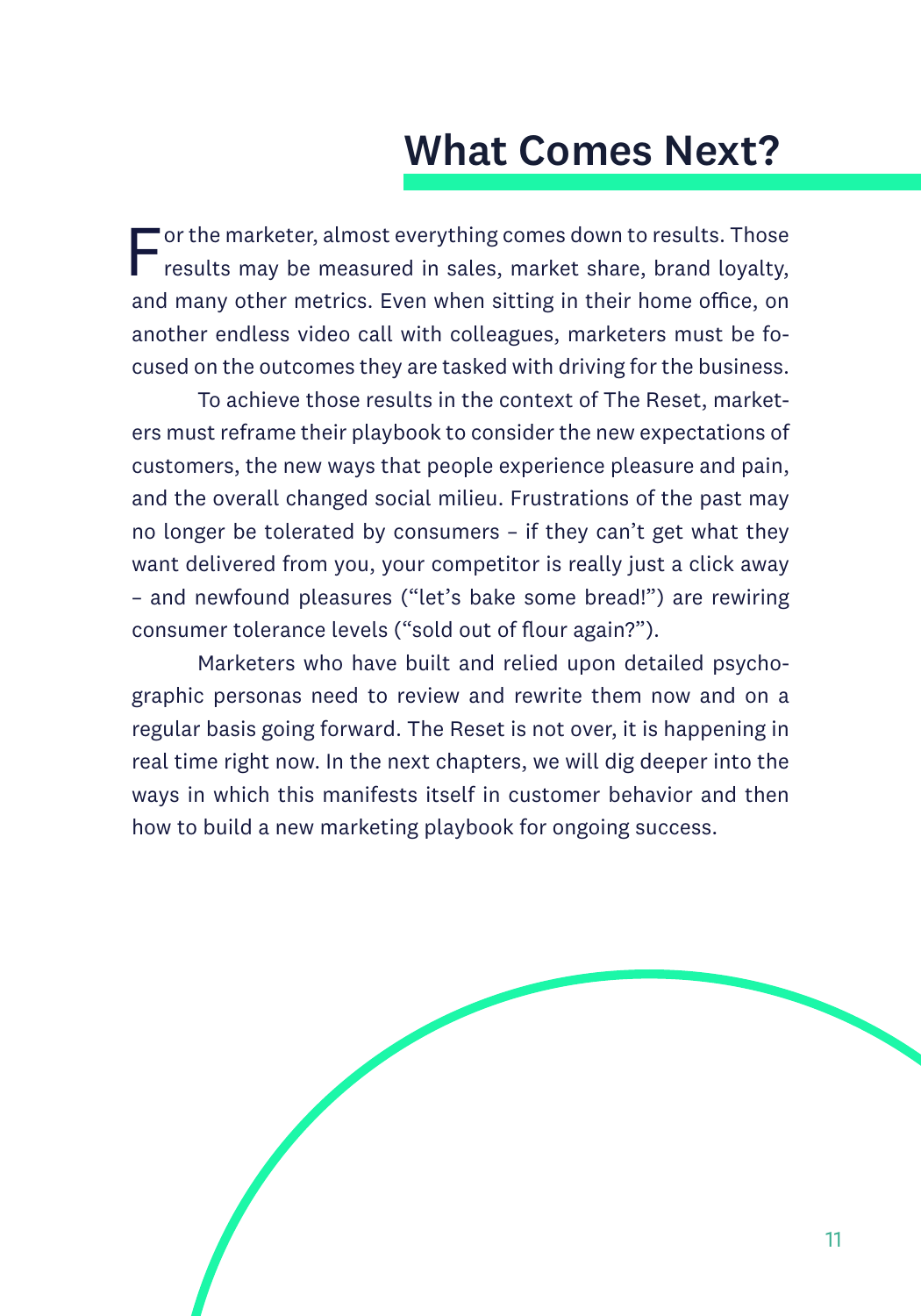## NORMAN GUADAGNO

*Norman Guadagno is currently CMO at Acoustic, where he is helping reimagine marketing technology. Over the past two decades, he has held a number of marketing and strategy roles with a deep focus on business transformation, marketing acceleration, and brand building. Norman was previously SVP of Marketing at Carbonite, helping to successfully transform that company from B2C to B2B. He has also held senior marketing positions at digital marketing agency Wire Stone (now part of Accenture Interactive), Microsoft, and Oracle.*

*With both a B.A. and M.A. in psychology, Norman has always viewed marketing challenges first through the lens of human perceptions, motivations, and emotions. Combined with a deep understanding of data, proven skills as a storyteller, and rich experience as a business and people leader, his unique perspective on the social and business landscape today offers valuable insights for professionals across industries.*

## ABOUT ACOUSTIC

*Acoustic is an independent marketing cloud with the open platform needed for success in a dynamic world. We're reimagining marketing technology by lessening the burdens of repetitive tasks and equipping marketers with powerful technology that is simple and easy to use. We give marketers more time to do what really matters—to think bigger and put themselves back into the work. We help marketers aim higher, bringing humanity back into marketing. Acoustic serves an international client base of more than 3,500 brands, including Fortune 500 companies, providing digital marketing, marketing analytics, content management, personalization, mobile marketing, and marketing automation solutions.*

*For more information, visit [www.acoustic.com.](http://www.acoustic.com)*